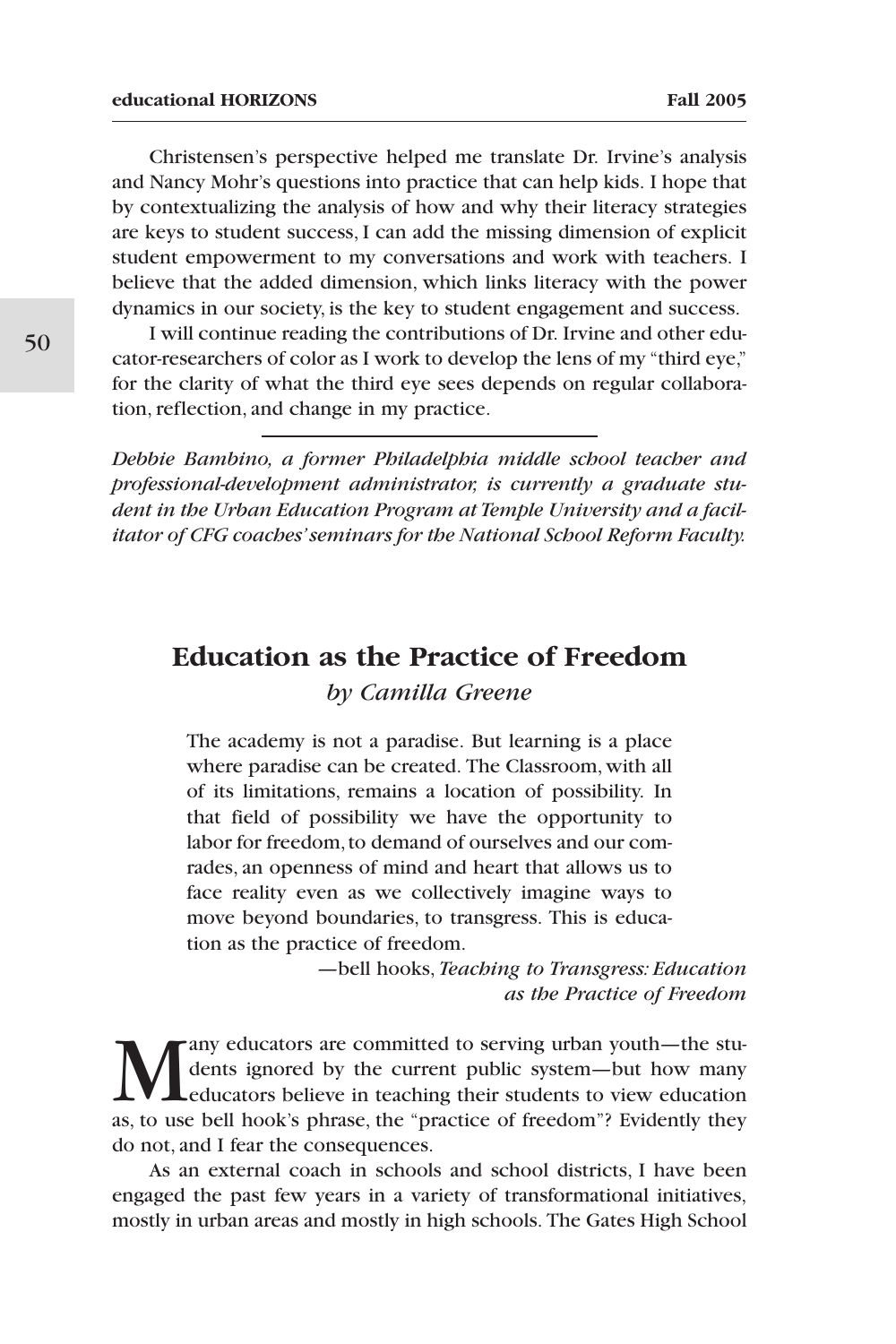Transformation initiative in urban areas stresses personalized teacherstudent relationships in small schools and small classrooms—in effect a new paradigm of teaching and learning. Consequently, it has been disheartening to visit newly established small urban high schools and find that, more often than not, they model not the practice of freedom, but the practice of continued domination and control by adults.

Something is amiss here. Urban educators, mainstream and nonmainstream alike, are practicing oppressive discipline over students least served by the education system. Doubtless those educators have learned to teach the required subject matter to willing students, yet they have not learned to transform the behavior of unwilling students.

Learning to transform student behavior requires more than mastering the pedagogy of teaching content, and it does not occur overnight: it is instead a journey of realization. It is a journey informed and shaped by an unshakable belief in the humanity and dignity of each student, a journey that requires adults to suspend and examine previously held assumptions and expectations about students viewed as "others" through racial or national heritage, historical oppression, or socioeconomic status. The challenge is to engage urban students in meaningful curriculum and learning experiences that center and motivate students to make sense of their lives. The content and the process of education should allow learners to see how they can shape another reality without compromising what they value as members of non-dominant cultures, whether Haitian, Vietnamese,African, Caribbean, Latino, or any of dozens of others.

Standing alone, the challenge and the necessary journey are only abstractions: a manifesto without substance and a metaphor without meaning. To put them to use, one must ask:What does education as the practice of freedom mean, and what would such a practice look like and sound like in our newly formed small urban high schools? The answer lies at the end of that journey of realization.

My own journey encompassed several years as an English teacher in urban high schools. I found that reaching urban teenagers disengaged from the educational process depended on developing relationships with them. Early on, I learned that the professional learning community, which is so valuable in working with other educators, could serve as the model for a reciprocal learning community in my classroom.

Getting to know my students as unique individuals was one of many joys I found in teaching. Using what I gained from getting to know each student helped me develop strategies to encourage more empowered, authentic learners. To know each of my students well, the students and I had to co-construct a sense of community. Early in the school year our learning community established the ideas we could learn from each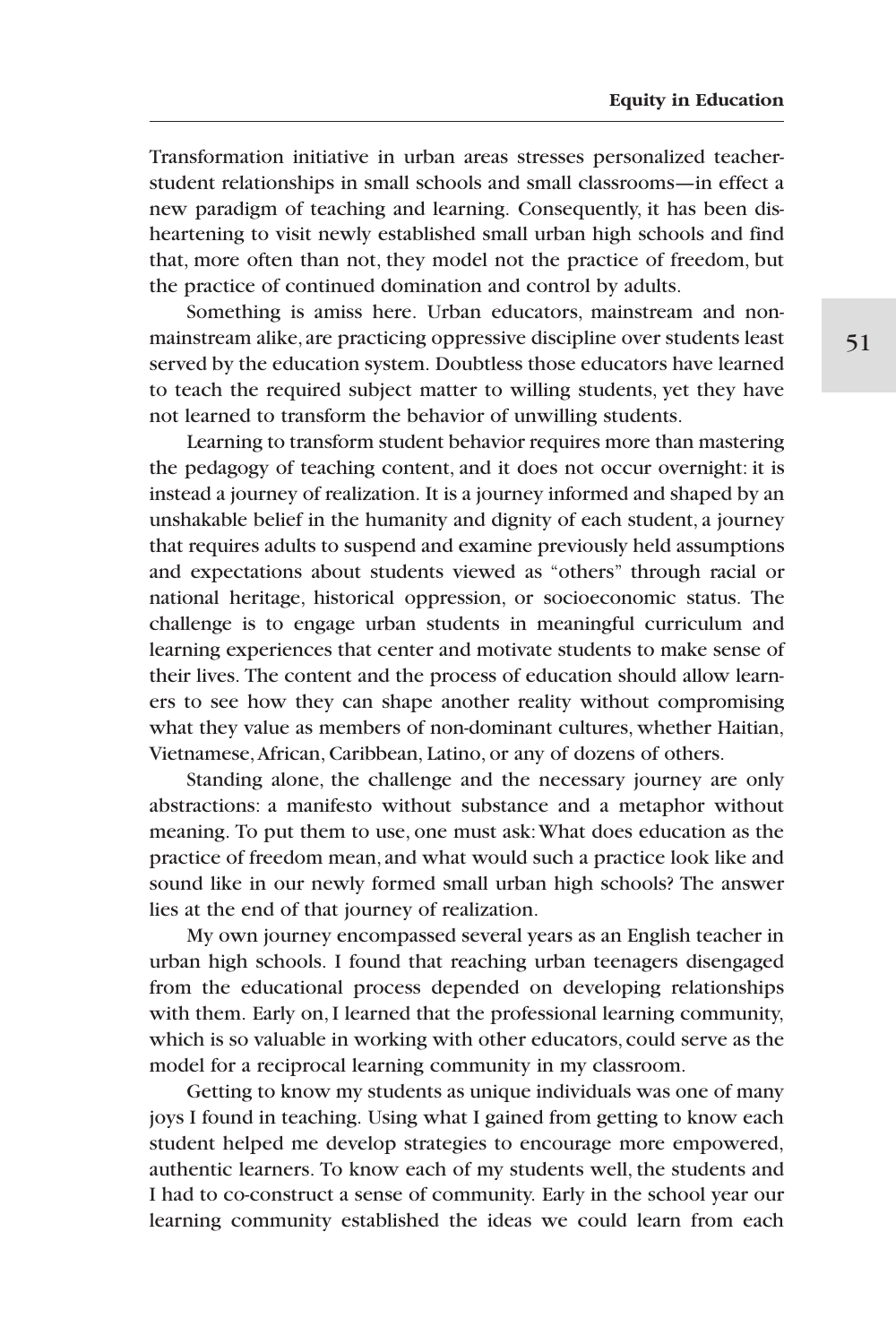other, and we all brought our strengths and weaknesses to our community. They became the foundation of our learning.

Engaging students in learning meant helping each one find a voice in a supportive community that focused on learning. In each learning situation we struggled with how we wanted to be treated and how to treat others. We took time to resolve conflicts and learn from them. Together we established rituals and routines for establishing, maintaining, and expanding our learning community.

Crucial to developing a sense of community in the English classroom was the power of the circle. Sitting in a circle, we became a community that broke the hierarchy of desks and rows; we were all facing one another and we were all equal. We viewed the circle as a necessary format and platform for establishing an emotionally safe and nurturing climate. In our discussions we talked a lot about metacognition. We regularly debriefed and evaluated our learning performances. We learned to ask questions of ourselves, each other, and the curriculum. Often the questions were similar to those used by Deborah Meier in the Central Park East learning environment (*The Power of Their Ideas: Lessons for America from a Small School in Harlem* [Beacon Press,1996]):For whom is this important? Who benefits? On the metacognitive level we asked: How will I know when I know? It was also crucial that my students learn how to give me feedback about my performances and interactions with them.

Because we had established a professional learning community, my students taught me how to challenge the genius within each of them. They taught me how to channel their often-negative energy into positive energy that advanced our learning community. Students no longer wanted to miss class, because their presence had become an integral part of the learning environment. Nor did they want to be late: something that mattered to them was going to occur. I taught myself and them how to ask essential, probing questions. We grappled with formulating highorder thinking questions and used them to engage in Socratic seminars and text-based discussions, conceive and construct projects, explore the world of possibilities, and develop action plans for learning and expanding our horizons.

When students could speak their truths without fearing putdowns, ridicule, or retribution, and with their permission and help, teens who once might have set fires in the bathrooms were transformed into teens who used education to confront, address, and resolve their issues nonviolently.

We have a choice as we transform large urban high schools into autonomous small high schools. Either we unconsciously replicate the schools we now have, or we consciously take on the challenge of education as the practice of freedom: with our students we co-construct